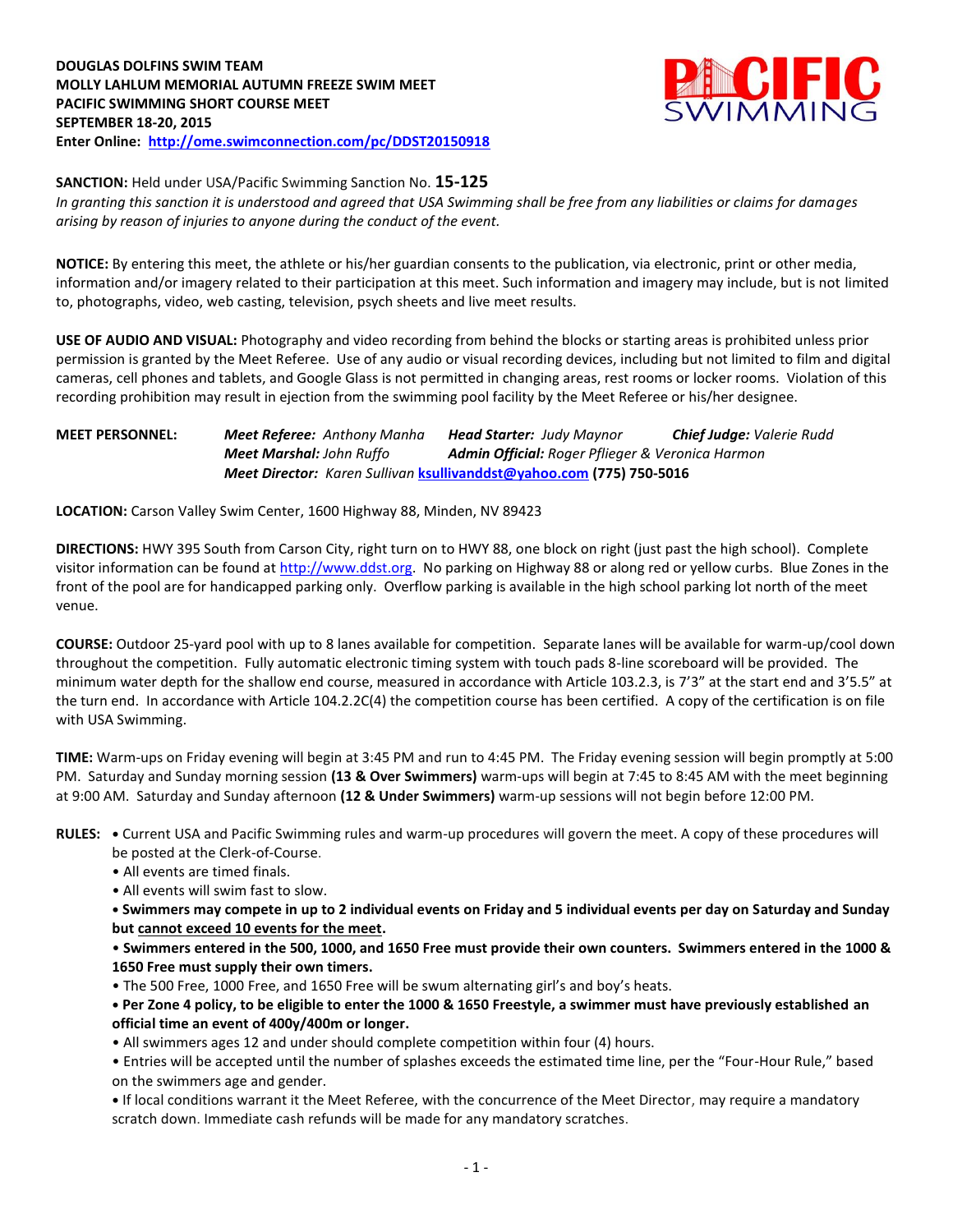• **All coaches and deck officials must wear their USA Swimming membership cards in a visible manner at all times while on deck. All coaches are required to sign in and present their valid 2015 or 2016 registration card before coaching swimmers at the meet. Except for coaches accompanying athletes participating under the provisions of 202.6 or USA Swimming's "open border" policy, all persons acting in any coaching capacity must show proof of current USA Swimming coach membership.**

**UNACCOMPANIED SWIMMERS:** Any USA-S athlete-member competing at the meet must be accompanied by a USA Swimming member-coach for the purposes of athlete supervision during warm-up, competition and warm-down. If a coach-member of the athlete's USA-S Club does not attend the meet to serve in said supervisory capacity, it is the responsibility of the swimmer or the swimmer's legal guardian to arrange for supervision by a USA-S member-coach. The Meet Director or Meet Referee may assist the swimmer in making arrangements for such supervision; however, it is recommended that such arrangements be made in advance of the meet by the athlete's USA-S Club Member-Coach.

**RACING STARTS:** Swimmers must be certified by a USA-S member-coach as being proficient in performing a racing start, or must start the race in the water. It is the responsibility of the swimmer or the swimmer's legal guardian to ensure compliance with this requirement.

**RESTRICTIONS:** • Smoking and the use of other tobacco products is prohibited on the pool deck, in the locker rooms, in spectator

- seating, on standing areas and in all areas used by swimmers, during the meet and during warm-up periods.
- Sale and use of alcoholic beverages is prohibited in all areas of the meet venue.
- No glass containers are allowed in the meet venue.
- No propane heater is permitted except for snack bar/meet operations.
- All shelters must be properly secured at all times, or may be removed by meet management.
- No animals in any area of the meet venue.
- Changing into or out of swimsuits other than in locker rooms or other designated areas is prohibited.

• Destructive devices, to include but not limited to, explosive devices and equipment, firearms (open or concealed), blades, knives, mace, stun guns and blunt objects are strictly prohibited in the swimming facility and its surrounding areas. If observed, the Meet Referee or his/her designee may ask that these devices be stored safely away from the public or removed from the facility. Noncompliance may result in the reporting to law enforcement authorities and ejection from the facility. Law enforcement officers (LEO) are exempt per applicable laws.

**ELIGIBILITY:** • Swimmers must be current members of USA-S and enter their name and registration number on the meet entry card as they are shown on their Registration Card. If this is not done, it may be difficult to match the swimmer with the registration and times database. The meet host will check all swimmer registrations against the SWIMS database and if not found to be registered, the Meet Director shall accept the registration at the meet (a \$10 surcharge will be added to the regular registration fee). Duplicate registrations will be refunded by mail.

• Entries with **"NO TIME" will be ACCEPTED (Exception: 1000 and 1650 Freestyles. See Rules).**

• Entry times submitted for this meet will be checked against a computer database and may be changed in accordance with Pacific Swimming Entry Time Verification Procedures.

- Disabled swimmers are welcome to attend this meet and should contact the Meet Director or Meet Referee regarding any special accommodations on entry times and seeding per Pacific Swimming policy.
- Swimmers 19 years of age and over may swim with the oldest age group of an event, but will not receive awards, score points, or place.
- The swimmer's age will be the age of the swimmer on the first day of the meet.

**ENTRIES:** Entries must be submitted using the swimmer's best short course yards time for each event. NO LATE ENTRIES WILL BE ACCEPTED. NO DECK ENTRIES OR ENTRY CHANGES WILL BE ALLOWED. NO REFUNDS will be given except in the case of a mandatory scratch-down.

**ENTRY FEES:** \$4.00 per event plus a \$9.00 participation fee per swimmer. Entries will be rejected if payment is not sent at time of request.

**ONLINE ENTRIES:** To enter online go to **<http://ome.swimconnection.com/pc/DDST20150918>** to receive an immediate entry confirmation. This method requires payment by credit card. Swim Connection, LLC charges a processing fee for this service, equal to \$1 per swimmer plus 5% of the total Entry Fees. Please note that the processing fee is a separate fee from the Entry Fees. If you do not wish to pay the processing fee, enter the meet using a mail entry. **Entering online is a convenience, is completely voluntary,**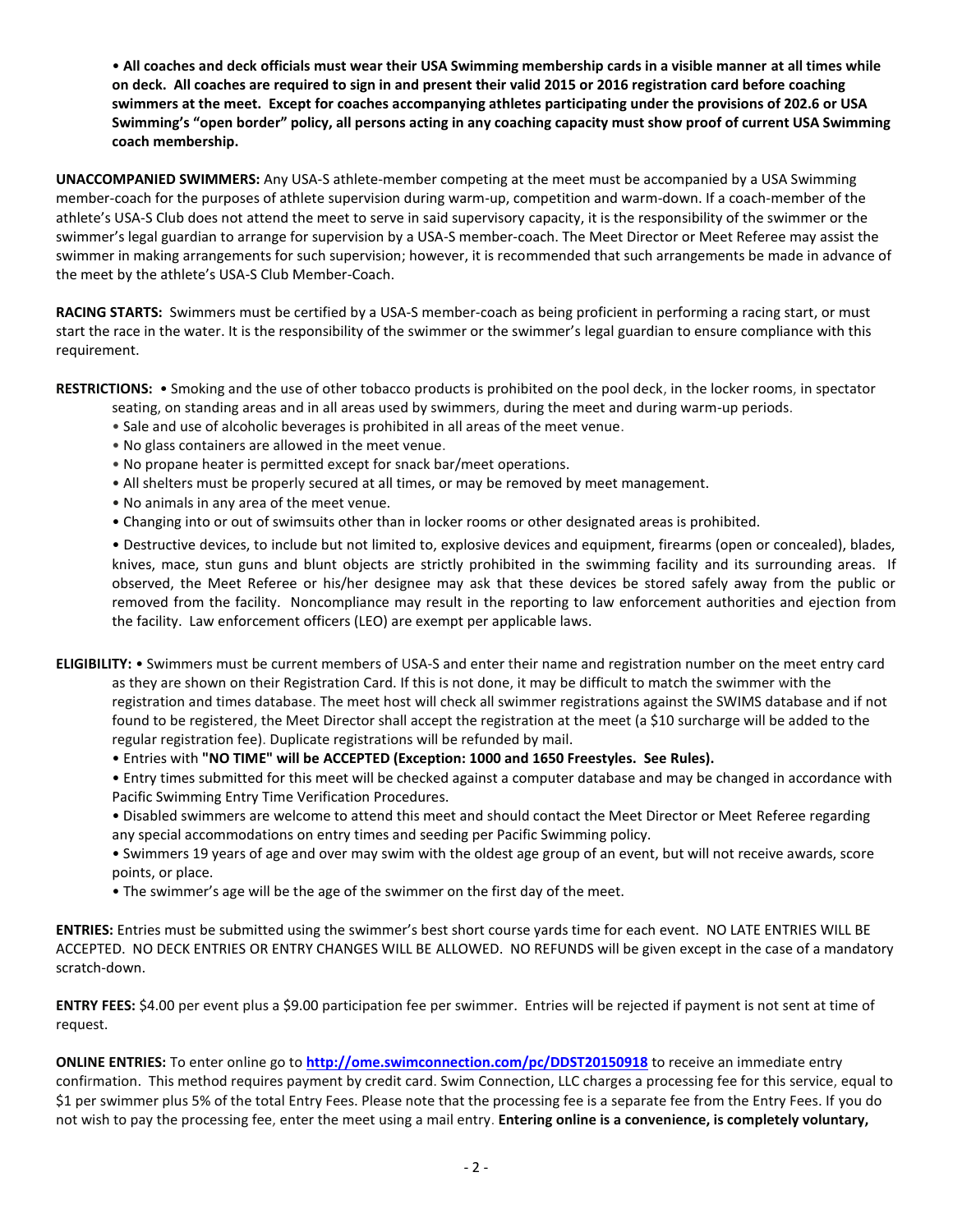**and is in no way required or expected of a swimmer by Pacific Swimming.** Online entries will be accepted through 11:59 PM Wednesday, **September 9, 2015.**

**TEAMUNIFY ENTRIES:** Any entries submitted via TeamUnify must first be both committed and approved by 11:59 PM Wednesday, September 9<sup>th</sup>, 2015. Entries that are not committed and approved in TeamUnify are incomplete and shall not be accepted after a session closes.

**MAILED OR HAND DELIVERED ENTRIES**: Entries must be on the attached consolidated entry form. Forms must be filled out completely and printed clearly with swimmers best time. Entries must be postmarked by midnight, Monday, **September 7, 2015** or hand delivered to a DDST coach by 5:00 PM. Wednesday, September 9, 2015. No late entries will be accepted. No refunds will be made, except mandatory scratch downs. Requests for confirmation of receipt of entries should include a self-addressed envelope.

### **Make check payable to**: **DDST or Douglas Dolfins Swim Team**

| <b>Mail entries to: Douglas Dolfins Swim Team</b> | Hand deliver entries to: Douglas Dolfins Coach |
|---------------------------------------------------|------------------------------------------------|
| <b>Attn: Meet Entries Chair</b>                   | <b>Carson Valley Swim Center</b>               |
| <b>P.O. Box 44</b>                                | 1600 Highway 88                                |
| <b>Minden, NV 89423</b>                           | <b>Minden. NV 89423</b>                        |

**CHECK-IN:** The meet will be deck seeded. Swimmers must check-in at the Clerk-of-Course. Close of check-in for all individual events shall be no more than 60 minutes before the estimated time of the start of the first heat of the event. Close of Check-In for the first 2 events each day shall be 30 minutes before the start of the session. Swimmers who do not check in will not be seeded and will not be allowed to compete in that event.

**SCRATCHES:** Any swimmers not reporting for or competing in an individual timed final event that they have checked in for shall not be penalized. Swimmers who must withdraw from an event after it is seeded are requested to inform the referee immediately.

## **AWARDS:**

- Individual High-point & Runner-up: 6 & Under, 7-8, 9-10, 11-12, 13-14, 15-18 age groups.
- Individual Events: Ribbons for  $1^{st} 8^{th}$  place for 6 & Under, 7-8, 9-10, 11-12, 13-14, 15-18 age groups.
- Each team is asked to designate a representative or coach to collect the awards at the end of the meet.
- All High Point awards will be awarded at the conclusion of the morning and afternoon sessions on Sunday.
- All unattached swimmers are responsible for picking up their own awards at the conclusion of their last session.

**SCORING**: Age group events will be scored for 1<sup>st</sup> through 8<sup>th</sup> place as follows: 9-7-6-5-4-3-2-1

**ADMISSION:** Free. A 3-Day program will be available for purchase.

**SNACK BAR & HOSPITALITY:** A snack bar will be available throughout the competition. Limited hospitality will be offered to officials, coaches and timers.

**MINIMUM OFFICIALS:** All available USA Swimming member certified officials are welcomed and encouraged to work at this meet. As the number of certified officials allows, interested parents/trainees are also welcome to shadow working officials for education and/or mentoring. **Participating clubs are requested to provide at least the following number of certified and carded officials for each session:**

| Club swimmers entered in session | Trained and carded officials requested |
|----------------------------------|----------------------------------------|
| $1 - 10$                         |                                        |
| $11 - 25$                        |                                        |
| $26 - 50$                        |                                        |
| 51-75                            |                                        |
| 76-100                           |                                        |
| 101 or more                      |                                        |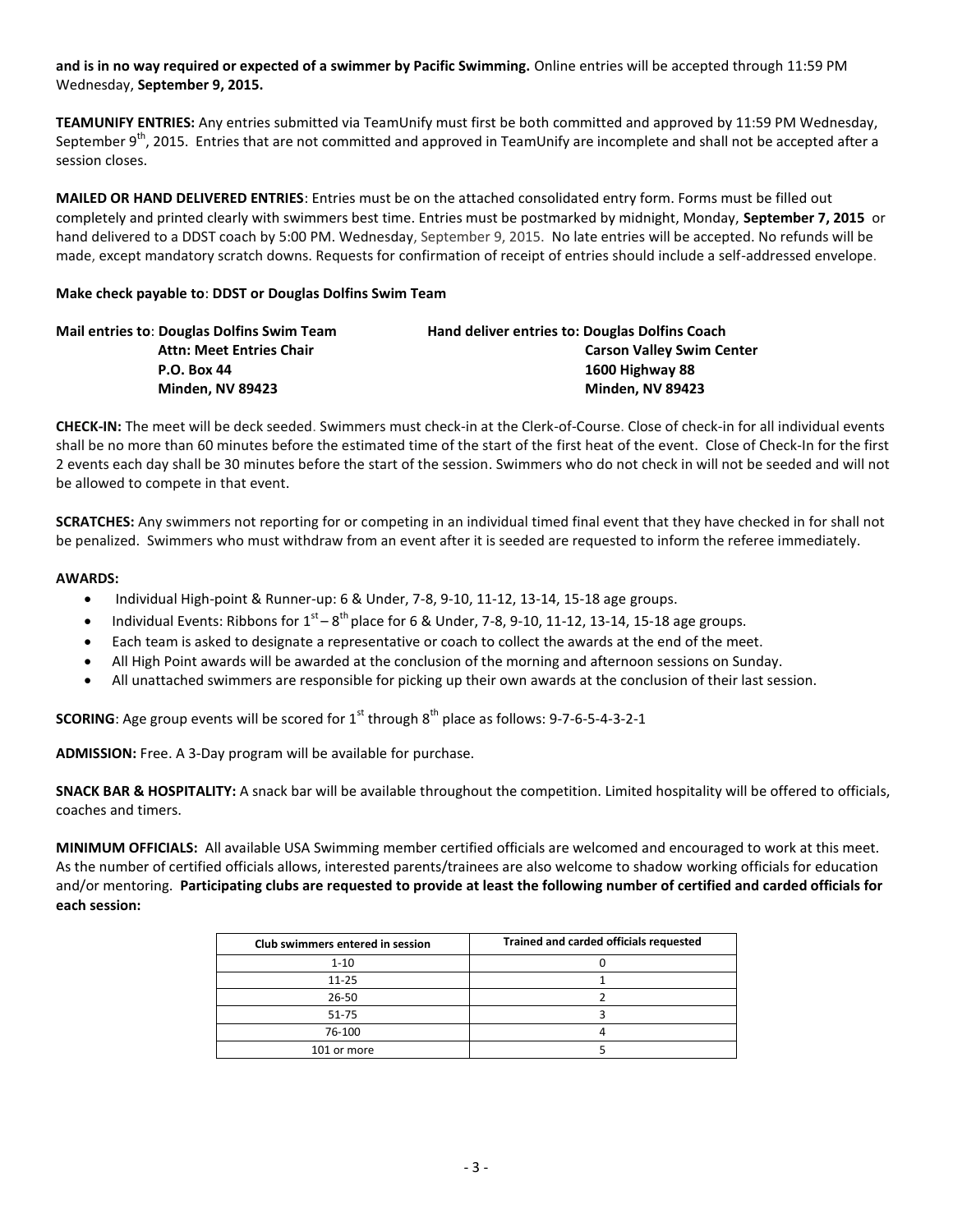#### **EVENT SUMMARY:**

| <b>FRIDAY</b> |          |           |          |                   |              | <b>SATURDAY</b> |                   |              | <b>SUNDAY</b> |           |                   |  |
|---------------|----------|-----------|----------|-------------------|--------------|-----------------|-------------------|--------------|---------------|-----------|-------------------|--|
| 8 & UN        | $9 - 10$ | $11 - 12$ | 13 & O   | <b>8 &amp; UN</b> | $9 - 10$     | $11 - 12$       | <b>13 &amp; O</b> | 8 & UN       | $9 - 10$      | $11 - 12$ | <b>13 &amp; O</b> |  |
|               | 200 IM   | 400 IM    | 400 IM   | <b>100 FR</b>     | 100 IM       | 200 IM          | 200 BK            | 100 IM       | 200 FR        | 200 FR    | 200 IM            |  |
|               | 500 FR   | 1000 FR*  | 1650 FR* | <b>50 BR</b>      | <b>50 BR</b> | <b>100 FR</b>   | <b>100 FR</b>     | 25 BR        | 100 BR        | 50 BR     | 200 BR            |  |
|               |          |           |          | <b>25 BK</b>      | 100 BK       | 100 BR          | 200 FL            | 50 FL        | 50 FL         | 100 BK    | 100 BK            |  |
|               |          |           |          | <b>50 FR</b>      | 50 FR        | <b>50 FR</b>    | 100 BR            | <b>25 FR</b> | <b>100 FR</b> | 50 FL     | 200 FR            |  |
|               |          |           |          | <b>25 FL</b>      | 100 FL       | 100 FL          | 50 FR             | <b>50 BK</b> | <b>50 BK</b>  | 100 IM    | 100 FL            |  |
|               |          |           |          |                   |              | 500 FR          | <b>500 FR</b>     |              |               | 50 BK     | 1000 FR*          |  |

## **ORDER OF EVENTS:**

| Girls#       | <b>Friday PM</b> | Boys #       | Girls#        | <b>Saturday AM</b> | Boys# | Girls #      | <b>Sunday AM</b>  | Boys # |
|--------------|------------------|--------------|---------------|--------------------|-------|--------------|-------------------|--------|
|              | <b>Session</b>   |              |               | <b>Session</b>     |       |              | <b>Session</b>    |        |
| $\mathbf{1}$ | 9-10 200 IM      | $\mathbf{2}$ | 11            | 13-14 200 BACK     | 12    | 65           | 13-14 200 IM      | 66     |
| 3            | 11 & O 400 IM    | 4            | 13            | 15 & O 200 BACK    | 14    | 67           | 15 & O 200 IM     | 68     |
| 5            | 9-10 500 FREE    | 6            | 15            | 13-14 100 FREE     | 16    | 69           | 13-14 200 BREAST  | 70     |
| $7*$         | 11-12 1000 FREE  | $8*$         | 17            | 15 & O 100 FREE    | 18    | 71           | 15 & O 200 BREAST | 72     |
| $9*$         | 13 & O 1650 FREE | $10*$        | 19            | 13-14 200 FLY      | 20    | 73           | 13-14 100 BACK    | 74     |
|              |                  |              | 21            | 15 & O 200 FLY     | 22    | 75           | 15 & O 100 BACK   | 76     |
|              |                  |              | 23            | 13-14 100 BREAST   | 24    | 77           | 13-14 200 FREE    | 78     |
|              |                  |              | 25            | 15 & O 100 BREAST  | 26    | 79           | 15 & O 200 FREE   | 80     |
|              |                  |              | 27            | 13-14 50 FREE      | 28    | 81           | 13-14 100 FLY     | 82     |
|              |                  |              | 29            | 15 & O 50 FREE     | 30    | 83           | 15 & O 100 FLY    | 84     |
|              |                  |              | 31            | 13 & O 500 FREE    | 32    | $85*$        | 13 & O 1000 FREE  | 86*    |
|              |                  |              |               |                    |       |              |                   |        |
|              |                  |              | Girls#        | <b>Saturday PM</b> | Boys# | Girls #      | <b>Sunday PM</b>  | Boys # |
|              |                  |              |               | <b>Session</b>     |       |              | <b>Session</b>    |        |
|              |                  |              | 33            | 11-12 200 IM       | 34    | 87           | 11-12 200 FREE    | 88     |
|              |                  |              | 35            | 9-10 100 IM        | 36    | 89           | 9-10 200 FREE     | 90     |
|              |                  |              | 37            | 8 & U 100 FREE     | 38    | 91           | 8 & U 100 IM      | 92     |
|              |                  |              | 39            | 11-12 100 FREE     | 40    | 93           | 11-12 50 BREAST   | 94     |
|              |                  |              | 41            | 9-10 50 BREAST     | 42    | 95           | 9-10 100 BREAST   | 96     |
|              |                  |              | 43            | 8 & U 50 BREAST    | 44    | 97           | 8 & U 25 BREAST   | 98     |
|              |                  |              | 45            | 11-12 100 BREAST   | 46    | 99           | 11-12 100 BACK    | 100    |
|              |                  |              | 47            | 9-10 100 BACK      | 48    | 101          | 9-10 50 FLY       | 102    |
|              |                  |              | 49            | 8 & U 25 BACK      | 50    | 103          | 8 & U 50 FLY      | 104    |
|              |                  |              | 51            | 11-12 50 FREE      | 52    | 105          | 11-12 50 FLY      | 106    |
|              |                  |              | 53            | 9-10 50 FREE       | 54    | 107          | 9-10 100 FREE     | 108    |
|              |                  |              | 55            | 8 & U 50 FREE      | 56    | 109          | 8 & U 25 FREE     | 110    |
|              |                  | 57           | 11-12 100 FLY | 58                 | 111   | 11-12 100 IM | 112               |        |
|              |                  |              | 59            | 9-10 100 FLY       | 60    | 113          | 9-10 50 BACK      | 114    |
|              |                  |              | 61            | 8 & U 25 FLY       | 62    | 115          | 8 & U 50 BACK     | 116    |
|              |                  |              | 63            | 11-12 500 FREE     | 64    | 117          | 11-12 50 BACK     | 118    |

**\*Per Zone 4 policy, to be eligible to enter the 1000 freestyle and/or 1650 freestyle, a swimmer must have previously established an official time in an event of 400y/400m or longer.**

Use the following URL to find the time standards:<http://www.pacswim.org/index.shtml>